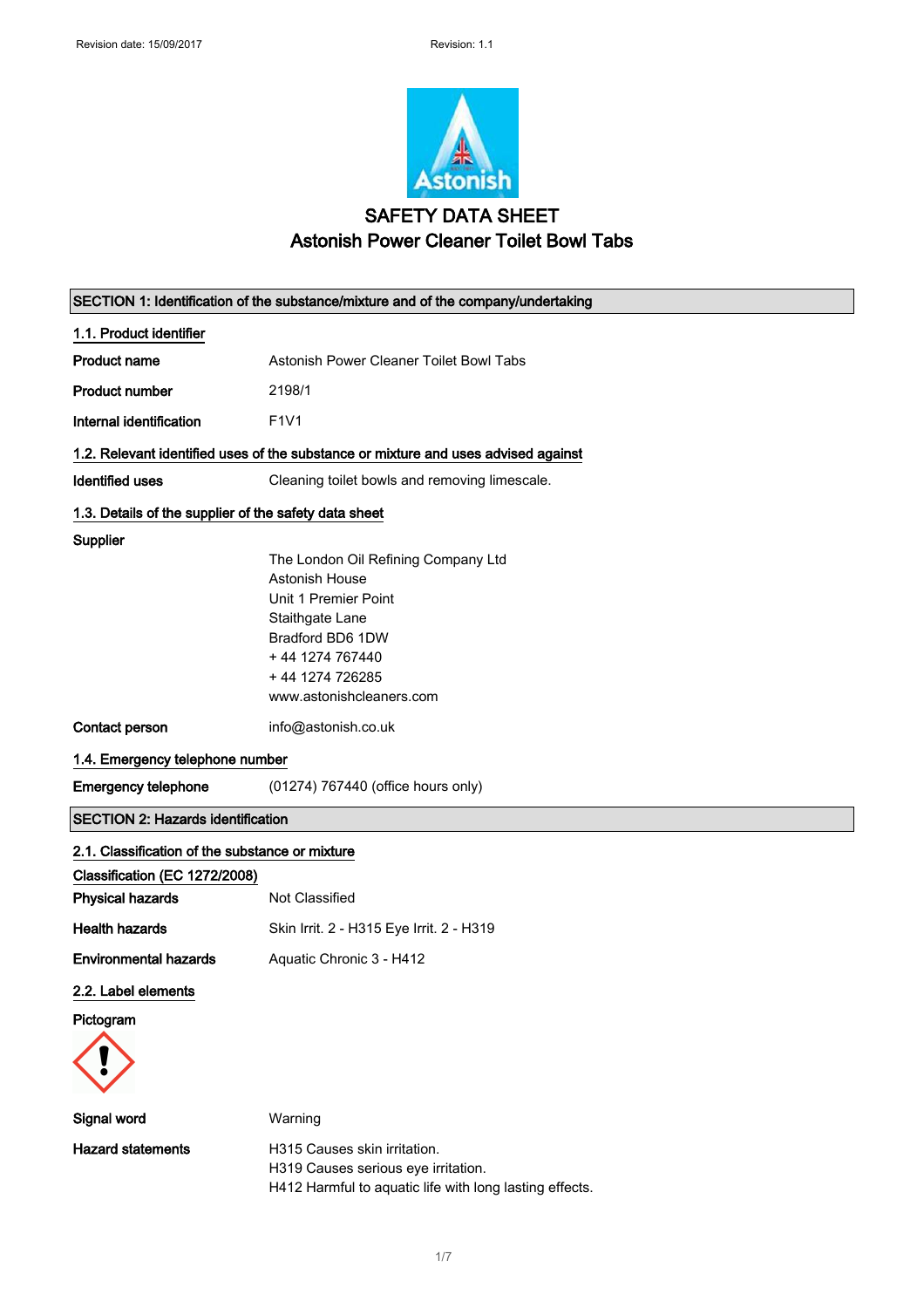| <b>Precautionary statements</b> | P264 Wash contaminated skin thoroughly after handling.                             |
|---------------------------------|------------------------------------------------------------------------------------|
|                                 | P273 Avoid release to the environment.                                             |
|                                 | P280 Wear protective gloves/ protective clothing/ eye protection/ face protection. |
|                                 | P302+P352 IF ON SKIN: Wash with plenty of water.                                   |
|                                 | P305+P351+P338 IF IN EYES: Rinse cautiously with water for several minutes. Remove |
|                                 | contact lenses, if present and easy to do. Continue rinsing.                       |
|                                 | P321 Specific treatment (see medical advice on this label).                        |
|                                 | P332+P313 If skin irritation occurs: Get medical advice/attention.                 |
|                                 | P337+P313 If eye irritation persists: Get medical advice/attention.                |
|                                 | P362+P364 Take off contaminated clothing and wash it before reuse.                 |
|                                 | P501 Dispose of contents/ container in accordance with national regulations.       |
|                                 | P101 If medical advice is needed, have product container or label at hand.         |
|                                 | P102 Keep out of reach of children.                                                |
|                                 | P103 Read label before use.                                                        |
|                                 |                                                                                    |

### Additional Labelling

Detergent labelling < 5% anionic surfactants, < 5% perfumes

### 2.3. Other hazards

None

### SECTION 3: Composition/information on ingredients

### 3.2. Mixtures

| sulphamidic acid                                                                          |                      | 10-30%                                               |
|-------------------------------------------------------------------------------------------|----------------------|------------------------------------------------------|
| CAS number: 5329-14-6                                                                     | EC number: 226-218-8 |                                                      |
| Classification<br>Skin Irrit. 2 - H315<br>Eye Irrit. 2 - H319<br>Aquatic Chronic 3 - H412 | Xi; R36/38. R52/53   | Classification (67/548/EEC or 1999/45/EC)            |
| Sodium Carbonate                                                                          |                      | 10-30%                                               |
| CAS number: 497-19-8                                                                      | EC number: 207-838-8 | REACH registration number: 01-<br>2119485498-19-0000 |
| Classification                                                                            |                      | Classification (67/548/EEC or 1999/45/EC)            |
| Eye Irrit. 2 - H319                                                                       | Xi; R36              |                                                      |
| Sodium Lauryl Sulfoacetate                                                                |                      | $1 - 5%$                                             |
| CAS number: 1847-58-1                                                                     | EC number: 217-431-7 |                                                      |
| Classification<br>Skin Irrit. 2 - H315<br>Eye Dam. 1 - H318<br>STOT SE 3 - H335           | Xi; R41, R37/38      | Classification (67/548/EEC or 1999/45/EC)            |

The Full Text for all R-Phrases and Hazard Statements are Displayed in Section 16.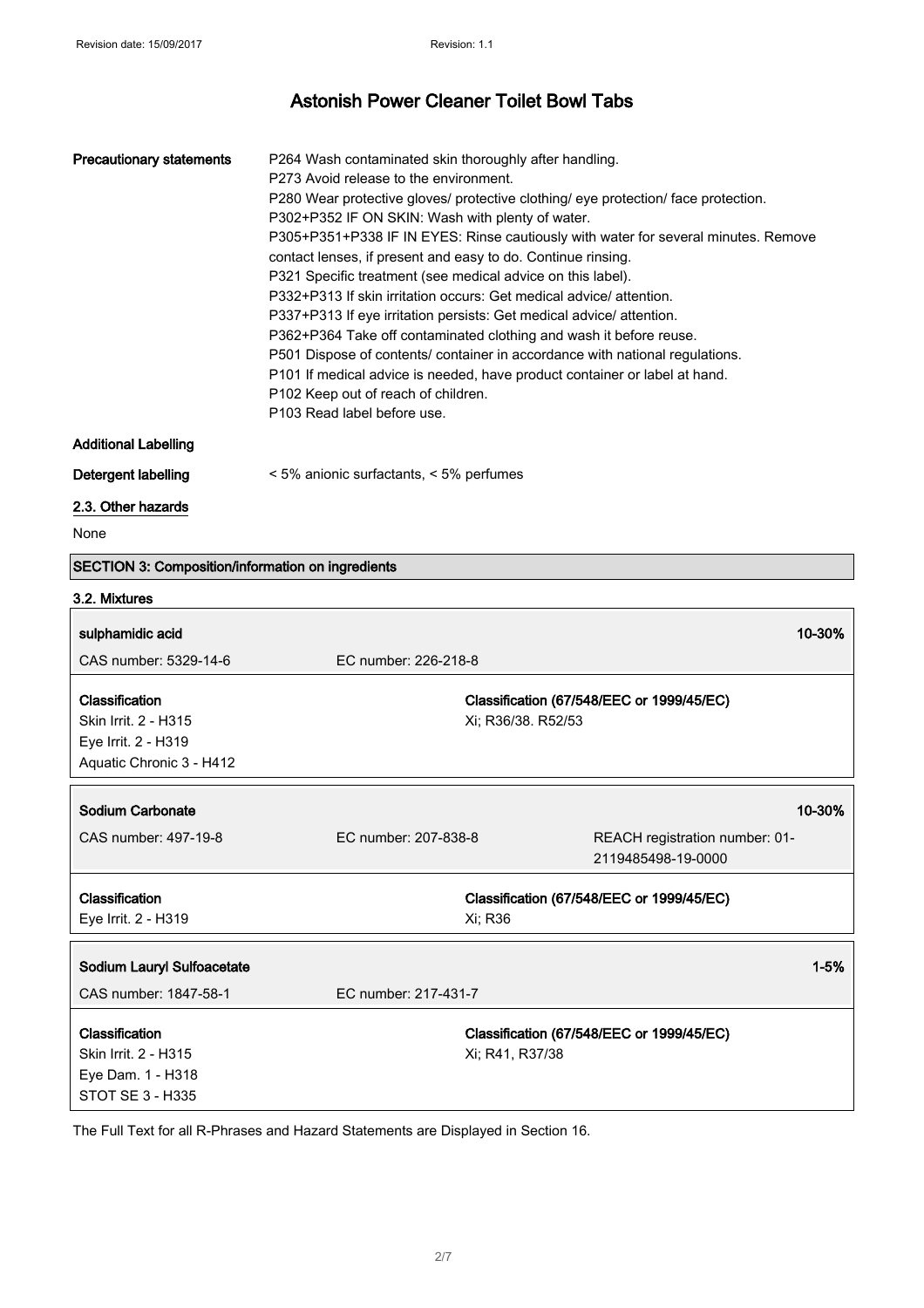## SECTION 4: First aid measures

| 4.1. Description of first aid measures                     |                                                                                                                                                                                     |  |
|------------------------------------------------------------|-------------------------------------------------------------------------------------------------------------------------------------------------------------------------------------|--|
| Inhalation                                                 | Remove exposure and give water to drink if mouth irritation experienced. Seek medical advice<br>if recovery not rapid.                                                              |  |
| Ingestion                                                  | Drink water. If symptoms persist seek medical advice.                                                                                                                               |  |
| <b>Skin contact</b>                                        | Wash skin thoroughly with soap and water. Remove contaminated clothing and rinse skin<br>thoroughly with water. Get medical attention if irritation persists after washing.         |  |
| Eye contact                                                | Rinse cautiously with water for several minutes. Remove contact lenses, if present and easy<br>to do. Continue rinsing. Get medical attention if irritation persists after washing. |  |
|                                                            | 4.2. Most important symptoms and effects, both acute and delayed                                                                                                                    |  |
| Inhalation                                                 | Possible mild irritation of breathing passage and possible mouth irritation.                                                                                                        |  |
| Ingestion                                                  | Possible mild stomach upset and mild soreness of mouth.                                                                                                                             |  |
| <b>Skin contact</b>                                        | Causes skin irritation.                                                                                                                                                             |  |
| Eye contact                                                | Causes eye irritation.                                                                                                                                                              |  |
|                                                            | 4.3. Indication of any immediate medical attention and special treatment needed                                                                                                     |  |
| Notes for the doctor                                       | No data avaliable                                                                                                                                                                   |  |
| <b>Specific treatments</b>                                 | No data available.                                                                                                                                                                  |  |
| <b>SECTION 5: Firefighting measures</b>                    |                                                                                                                                                                                     |  |
| 5.1. Extinguishing media                                   |                                                                                                                                                                                     |  |
| Suitable extinguishing media                               | Use extinguisher suitable to cause of fire.                                                                                                                                         |  |
| 5.2. Special hazards arising from the substance or mixture |                                                                                                                                                                                     |  |
| Specific hazards                                           | Product does not support combustion, minimal fire hazard. Minimal quantities of oxides of<br>carbon may be produced.                                                                |  |
| 5.3. Advice for firefighters                               |                                                                                                                                                                                     |  |
| Protective actions during<br>firefighting                  | Use protection suitable to cause of fire.                                                                                                                                           |  |
| <b>SECTION 6: Accidental release measures</b>              |                                                                                                                                                                                     |  |
|                                                            | 6.1. Personal precautions, protective equipment and emergency procedures                                                                                                            |  |
| <b>Personal precautions</b>                                | Avoid contact with skin and eyes.                                                                                                                                                   |  |
| 6.2. Environmental precautions                             |                                                                                                                                                                                     |  |
| <b>Environmental precautions</b>                           | Product is intended to be rinsed away to sewer after use. For bigger spillages non-household<br>spillages prevent entry into sewer or drains.                                       |  |
| 6.3. Methods and material for containment and cleaning up  |                                                                                                                                                                                     |  |
| Methods for cleaning up                                    | Absorb household spillages with e.g kitchen roll and dispose of in bin. Wipe affected area<br>clean with a damp cloth.                                                              |  |
| 6.4. Reference to other sections                           |                                                                                                                                                                                     |  |
| Reference to other sections                                | None                                                                                                                                                                                |  |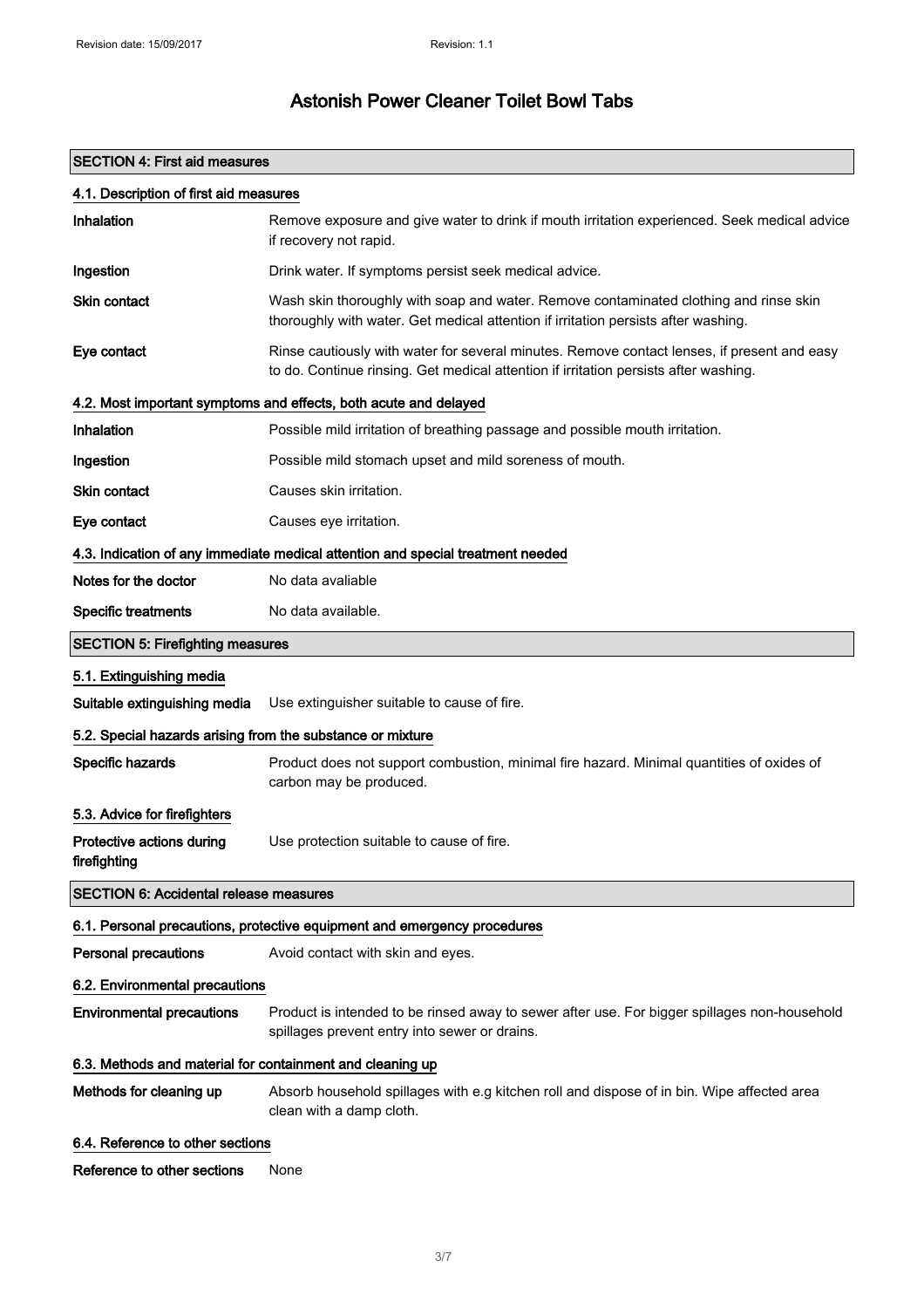| <b>SECTION 7: Handling and storage</b>                                          |                                                                                                                                            |  |
|---------------------------------------------------------------------------------|--------------------------------------------------------------------------------------------------------------------------------------------|--|
| 7.1. Precautions for safe handling                                              |                                                                                                                                            |  |
| <b>Usage precautions</b>                                                        | Use as instructed on label. Avoid contact with skin and eyes.                                                                              |  |
|                                                                                 | 7.2. Conditions for safe storage, including any incompatibilities                                                                          |  |
| <b>Storage precautions</b>                                                      | Store in ambient conditions. Keep out of the reach of children.                                                                            |  |
| 7.3. Specific end use(s)                                                        |                                                                                                                                            |  |
| Specific end use(s)                                                             | Cleaning toilet bowls and removing limescale.                                                                                              |  |
| <b>SECTION 8: Exposure Controls/personal protection</b>                         |                                                                                                                                            |  |
| 8.1. Control parameters                                                         |                                                                                                                                            |  |
| Occupational exposure limits                                                    |                                                                                                                                            |  |
| Sodium Carbonate<br>Long-term exposure limit (8-hour TWA): 10 mg/m <sup>3</sup> |                                                                                                                                            |  |
|                                                                                 |                                                                                                                                            |  |
| 8.2. Exposure controls                                                          |                                                                                                                                            |  |
| <b>Environmental exposure</b><br>controls                                       | This product does not pose a hazard in normal use when following the usage instructions.<br>Take care to avoid contact with skin and eyes. |  |
| <b>SECTION 9: Physical and Chemical Properties</b>                              |                                                                                                                                            |  |
| 9.1. Information on basic physical and chemical properties                      |                                                                                                                                            |  |
| Appearance                                                                      | White/Blue layered tablet                                                                                                                  |  |
| Colour                                                                          | White/Blue Layers                                                                                                                          |  |
| Odour                                                                           | Mint.                                                                                                                                      |  |
| <b>Odour threshold</b>                                                          | Not known.                                                                                                                                 |  |
| pH                                                                              | Aqueous solutions are acidic.                                                                                                              |  |
| <b>Melting point</b>                                                            | Not known.                                                                                                                                 |  |
| Initial boiling point and range                                                 | No information available.                                                                                                                  |  |
| Flash point                                                                     | Not applicable.                                                                                                                            |  |
| <b>Evaporation rate</b>                                                         | Not known.                                                                                                                                 |  |
| <b>Evaporation factor</b>                                                       | Not known.                                                                                                                                 |  |
| Flammability (solid, gas)                                                       | Not flammable                                                                                                                              |  |
| Upper/lower flammability or<br>explosive limits                                 | Does not ignite.                                                                                                                           |  |
| Other flammability                                                              | Not relevant.                                                                                                                              |  |
| Vapour pressure                                                                 | Not applicable.                                                                                                                            |  |
| Vapour density                                                                  | Not applicable.                                                                                                                            |  |
| <b>Relative density</b>                                                         | Not determined.                                                                                                                            |  |
| <b>Bulk density</b>                                                             | Not relevant.                                                                                                                              |  |
| Solubility(ies)                                                                 | Soluble in water                                                                                                                           |  |
| <b>Partition coefficient</b>                                                    | Not determined.                                                                                                                            |  |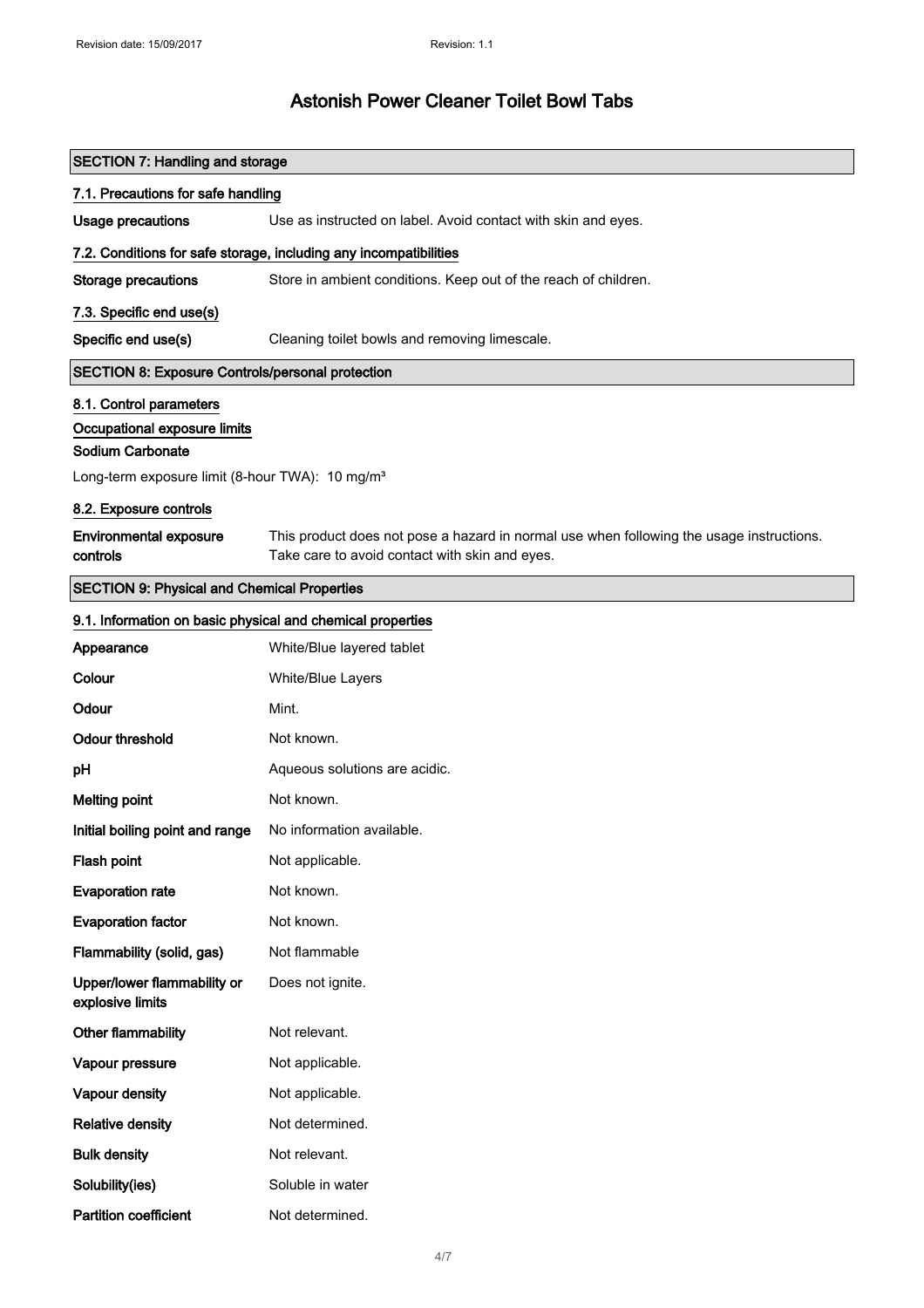| Auto-ignition temperature             |                                                 | Not determined.                                                                                                                                                                  |
|---------------------------------------|-------------------------------------------------|----------------------------------------------------------------------------------------------------------------------------------------------------------------------------------|
|                                       | <b>Decomposition Temperature</b>                | Not determined.                                                                                                                                                                  |
| <b>Viscosity</b>                      |                                                 | Not applicable.                                                                                                                                                                  |
| <b>Explosive properties</b>           |                                                 | None                                                                                                                                                                             |
| of a flame                            | Explosive under the influence                   | Not considered to be explosive.                                                                                                                                                  |
| <b>Oxidising properties</b>           |                                                 | Not applicable.                                                                                                                                                                  |
| 9.2. Other information                |                                                 |                                                                                                                                                                                  |
| Other information                     |                                                 | None.                                                                                                                                                                            |
|                                       | <b>SECTION 10: Stability and reactivity</b>     |                                                                                                                                                                                  |
| 10.1. Reactivity                      |                                                 |                                                                                                                                                                                  |
| Reactivity                            |                                                 | Will react with chlorine bleach to produce chlorine gas                                                                                                                          |
| 10.2. Chemical stability              |                                                 |                                                                                                                                                                                  |
| <b>Stability</b>                      |                                                 | Stable under normal conditions.                                                                                                                                                  |
|                                       | 10.3. Possibility of hazardous reactions        |                                                                                                                                                                                  |
| Possibility of hazardous<br>reactions |                                                 | Will produce chlorine when reacted with chlorine bleach. Retail pack will produce such low<br>volumes the risk to health is considered negligible. None under normal conditions. |
| 10.4. Conditions to avoid             |                                                 |                                                                                                                                                                                  |
| Conditions to avoid                   |                                                 | None known.                                                                                                                                                                      |
|                                       | 10.5. Incompatible materials                    |                                                                                                                                                                                  |
| Materials to avoid                    |                                                 | Do not mix with Chlorine Bleach                                                                                                                                                  |
|                                       | 10.6. Hazardous decomposition products          |                                                                                                                                                                                  |
| products                              | Hazardous decomposition                         | Carbon oxides.                                                                                                                                                                   |
|                                       | <b>SECTION 11: Toxicological information</b>    |                                                                                                                                                                                  |
|                                       | 11.1. Information on toxicological effects      |                                                                                                                                                                                  |
| <b>Toxicological effects</b>          |                                                 | This mixture has not been tested. Based on the avaliable data of the ingredients the<br>classification criteria are not met.                                                     |
|                                       |                                                 | sulphamidic acid                                                                                                                                                                 |
|                                       | Acute toxicity - oral                           |                                                                                                                                                                                  |
|                                       | Acute toxicity oral (LD <sub>50</sub><br>mg/kg) | 3,160.0                                                                                                                                                                          |
|                                       | <b>Species</b>                                  | Rat                                                                                                                                                                              |
|                                       | ATE oral (mg/kg)                                | 3,160.0                                                                                                                                                                          |
|                                       | <b>SECTION 12: Ecological Information</b>       |                                                                                                                                                                                  |

12.1. Toxicity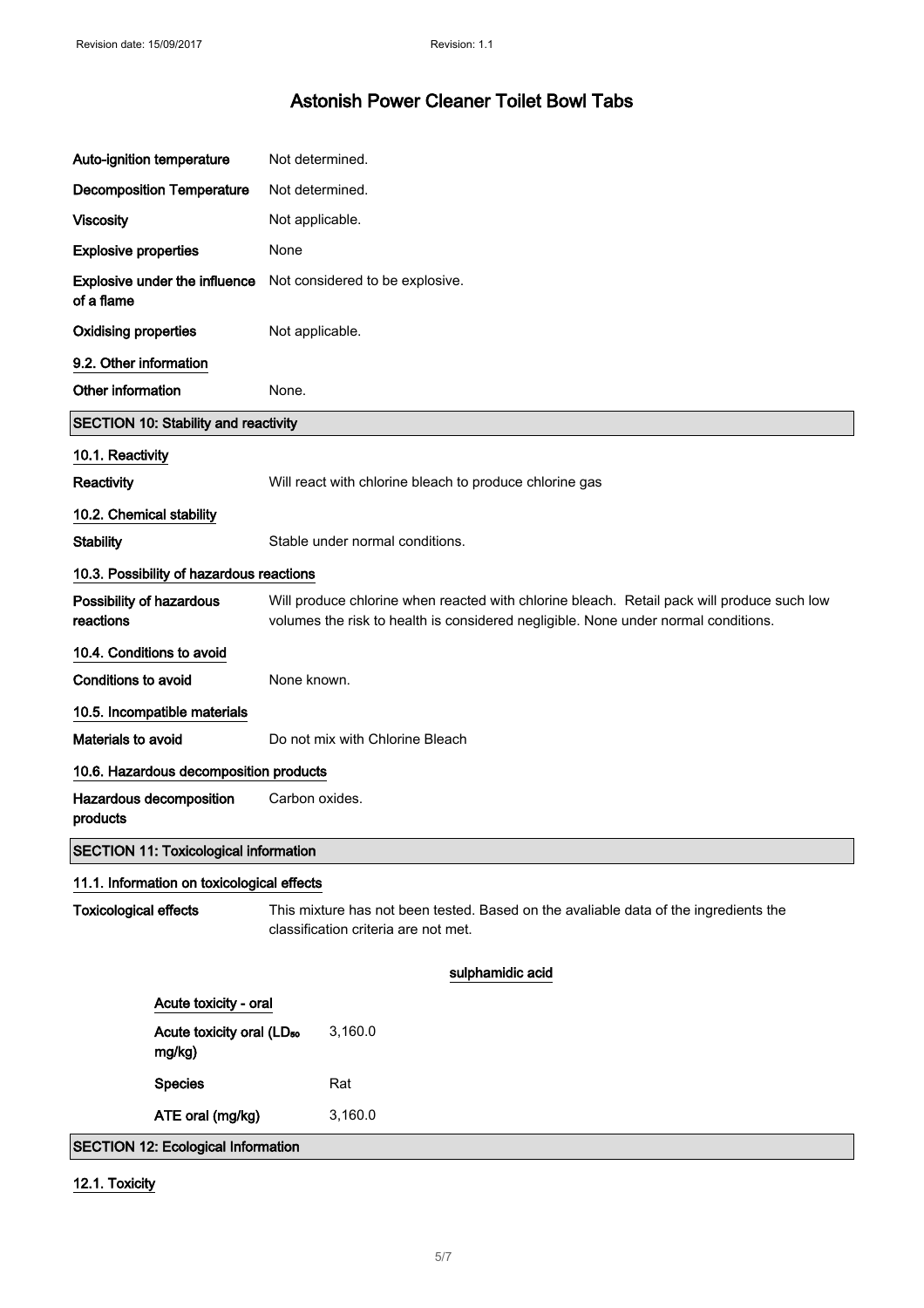| <b>Toxicity</b>                                                          | The mixture has not been tested. Based on the avaliable data of the ingredients the<br>classification criteria are not met.                                                                                                           |  |
|--------------------------------------------------------------------------|---------------------------------------------------------------------------------------------------------------------------------------------------------------------------------------------------------------------------------------|--|
| 12.2. Persistence and degradability                                      |                                                                                                                                                                                                                                       |  |
|                                                                          | Persistence and degradability Does not contain any components considered to be persistent. Contains detergents that<br>satisfy the biodegradation requirements of directive 648/2004/EC.                                              |  |
| 12.3. Bioaccumulative potential                                          |                                                                                                                                                                                                                                       |  |
| <b>Bioaccumulative potential</b>                                         | No bio-accumulative potential noted for any component.                                                                                                                                                                                |  |
| <b>Partition coefficient</b>                                             | Not determined.                                                                                                                                                                                                                       |  |
| 12.4. Mobility in soil                                                   |                                                                                                                                                                                                                                       |  |
| <b>Mobility</b>                                                          | No data available.                                                                                                                                                                                                                    |  |
| 12.5. Results of PBT and vPvB assessment                                 |                                                                                                                                                                                                                                       |  |
| Results of PBT and vPvB<br>assessment                                    | No data available.                                                                                                                                                                                                                    |  |
| 12.6. Other adverse effects                                              |                                                                                                                                                                                                                                       |  |
| Other adverse effects                                                    | None known.                                                                                                                                                                                                                           |  |
| <b>SECTION 13: Disposal considerations</b>                               |                                                                                                                                                                                                                                       |  |
| 13.1. Waste treatment methods                                            |                                                                                                                                                                                                                                       |  |
| <b>General information</b>                                               | Dispose of according to local regulations. Avoid disposing into drainage systems and into the<br>environment. Dispose of contaminated packaging in the same way as the product itself. Non-<br>contaminated packages may be recycled. |  |
| <b>SECTION 14: Transport information</b>                                 |                                                                                                                                                                                                                                       |  |
| General                                                                  | Not regulated.                                                                                                                                                                                                                        |  |
| 14.1. UN number                                                          |                                                                                                                                                                                                                                       |  |
| Not applicable.                                                          |                                                                                                                                                                                                                                       |  |
| 14.2. UN proper shipping name                                            |                                                                                                                                                                                                                                       |  |
| Not applicable.                                                          |                                                                                                                                                                                                                                       |  |
| 14.3. Transport hazard class(es)                                         |                                                                                                                                                                                                                                       |  |
| Not regulated.                                                           |                                                                                                                                                                                                                                       |  |
| 14.4. Packing group                                                      |                                                                                                                                                                                                                                       |  |
| Not applicable.                                                          |                                                                                                                                                                                                                                       |  |
| 14.5. Environmental hazards                                              |                                                                                                                                                                                                                                       |  |
| Environmentally hazardous substance/marine pollutant<br>No.              |                                                                                                                                                                                                                                       |  |
| 14.6. Special precautions for user                                       |                                                                                                                                                                                                                                       |  |
| Not applicable.                                                          |                                                                                                                                                                                                                                       |  |
| 14.7. Transport in bulk according to Annex II of MARPOL and the IBC Code |                                                                                                                                                                                                                                       |  |
|                                                                          |                                                                                                                                                                                                                                       |  |